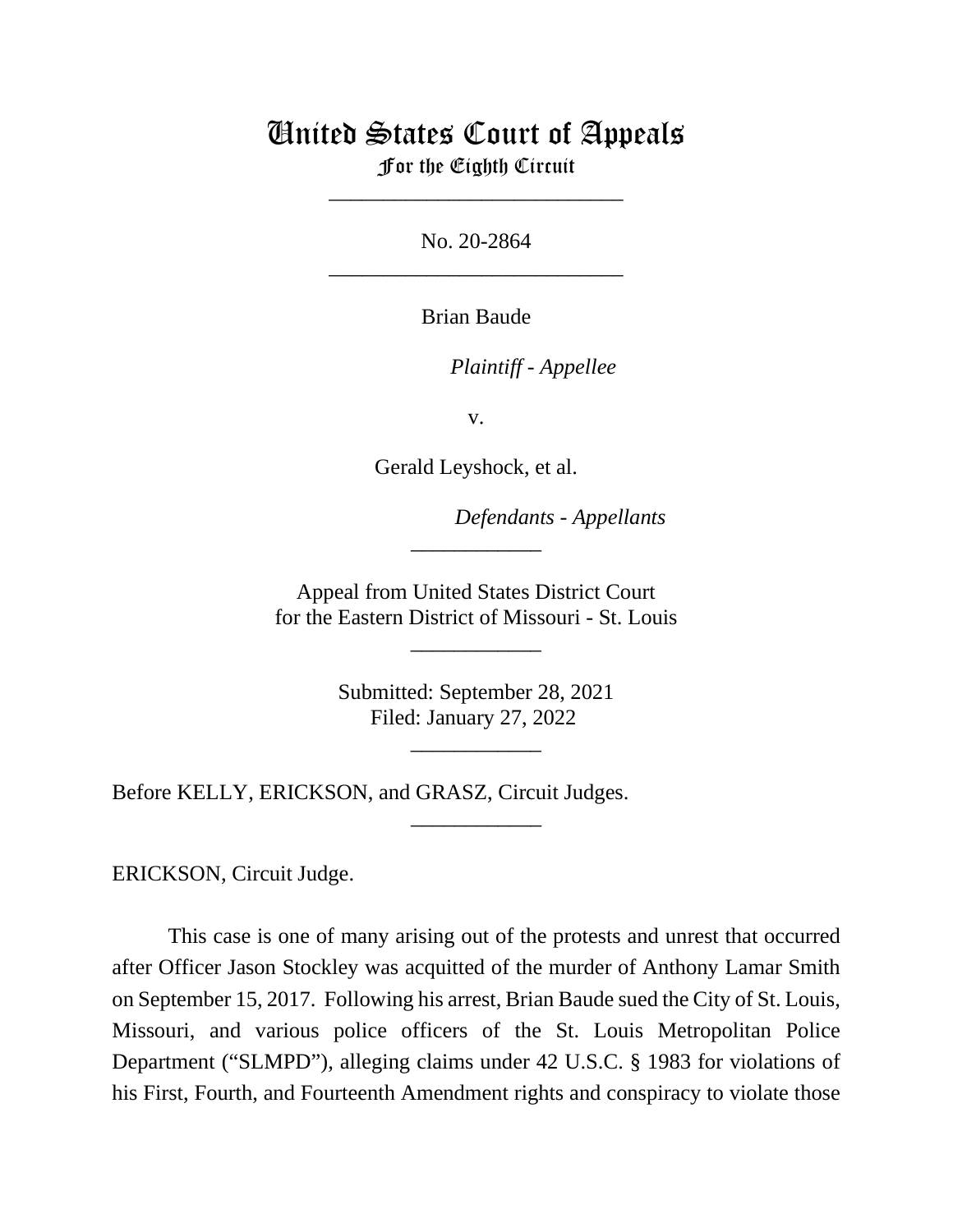rights, and under Missouri state law. Baude alleges that on September 17, 2017, he and others were boxed into an intersection by SLMPD officers, pepper sprayed, arrested, and restrained with zip ties. The officers asserted the defense of qualified immunity on the  $\S$  [1](#page-1-0)983 claims. The district court<sup>1</sup> denied, in part, the officers' motion for judgment on the pleadings, and they filed this interlocutory appeal. "An interlocutory order denying a motion to dismiss based on qualified immunity is immediately appealable." Stanley v. Finnegan, 899 F.3d 623, 625 (8th Cir. 2018). Reviewing the denial of qualified immunity *de novo*, we affirm.

### **I. BACKGROUND**

Our review of the denial of the motion to dismiss based on qualified immunity is limited to the facts alleged in Baude's lengthy second amended complaint, which we accept as true and view most favorably to Baude. Hager v. Ark. Dep't of Health, 735 F.3d 1009, 1013 (8th Cir. 2013). The parties attached voluminous materials to their pleadings, which we may also consider. See Buckley v. Hennepin Cnty., 9 F.4th 757, 760 (8th Cir. 2021) (noting we may rely on materials necessarily embraced by the pleadings).

According to the allegations in the second amended complaint, between 8:00 p.m. and 9:00 p.m., a handful of individuals broke windows and destroyed flowerpots on Olive Street in downtown St. Louis. There is no evidence or allegation that Baude was in any way involved in the destruction of property. At approximately 8:48 p.m. and 8:51 p.m., Sergeant Brian Rossomanno gave two dispersal orders to the small number of protestors present at the time. Baude, however, was not at the location when the alleged dispersal orders were given.

Over the next two-plus hours, SLMPD officers began blocking roads and directing civilians to the intersection of Washington Avenue and Tucker Boulevard,

<span id="page-1-0"></span><sup>&</sup>lt;sup>1</sup>The Honorable Rodney W. Sippel, Chief Judge, United States District Court for the Eastern District of Missouri.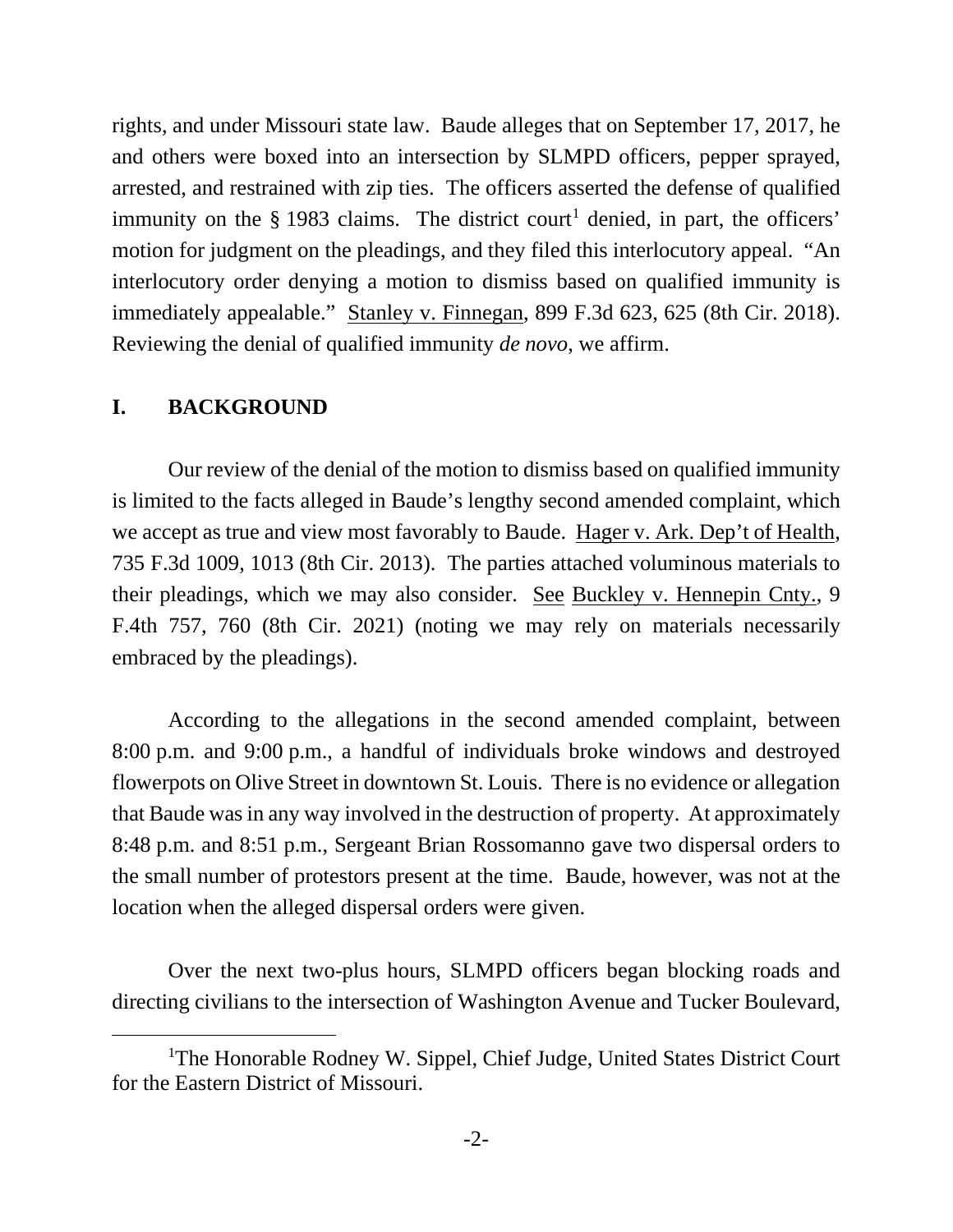which is an area containing condominiums, apartment buildings, and businesses, including restaurants and bars. While many of the individuals present were loitering and milling about the area, a small group of individuals were loudly reminding the officers of their right to assemble. Some sat down on the road, although a vehicle was captured on video driving slowly down the street, unimpeded by the group. Baude, who lived near the intersection, saw reports on social media that protestors had destroyed property in the area, and he decided to go out and investigate. Baude left his home around 9:30 p.m., completely unaware of the earlier dispersal orders.

Lieutenant Timothy Sachs presented to Lieutenant Colonel Gerald Leyshock his proposal to not let anyone leave the vicinity of Washington Avenue and Tucker Boulevard and to arrest everyone present. As alleged in the second amended complaint, Lieutenant Colonel Leyshock approved this course of action. Around 11:15 p.m. or 11:20 p.m., SLMPD officers began forming four perimeter lines, extending across the streets and sidewalks on Washington Avenue and Tucker Boulevard. The SLMPD officers surrounded, squeezed, and eventually blocked anyone from leaving the intersection of Washington Avenue and Tucker Boulevard in a technique Baude describes as "kettling."

When Baude observed the police herding the bystanders into a confined space, he asked to leave the intersection but was informed by SLMPD officers that it was too late. In addition to Baude, those being contained by the SLMPD officers included downtown residents, business patrons, protestors, observers, and members of the press. Video evidence documented multiple citizens approaching SLMPD officers and requesting permission to leave. Their requests were not only ignored but also met with commands to "get back!" Video evidence also shows SLMPD officers grabbing an African American male, who was outside the kettle, and throwing him inside the kettle. Although an SLMPD officer suffered a serious injury during this ordeal, the second amended complaint alleges that the injured officer was an African American undercover SLMPD officer who was pepper sprayed and beaten by his fellow uniformed SLMPD officers.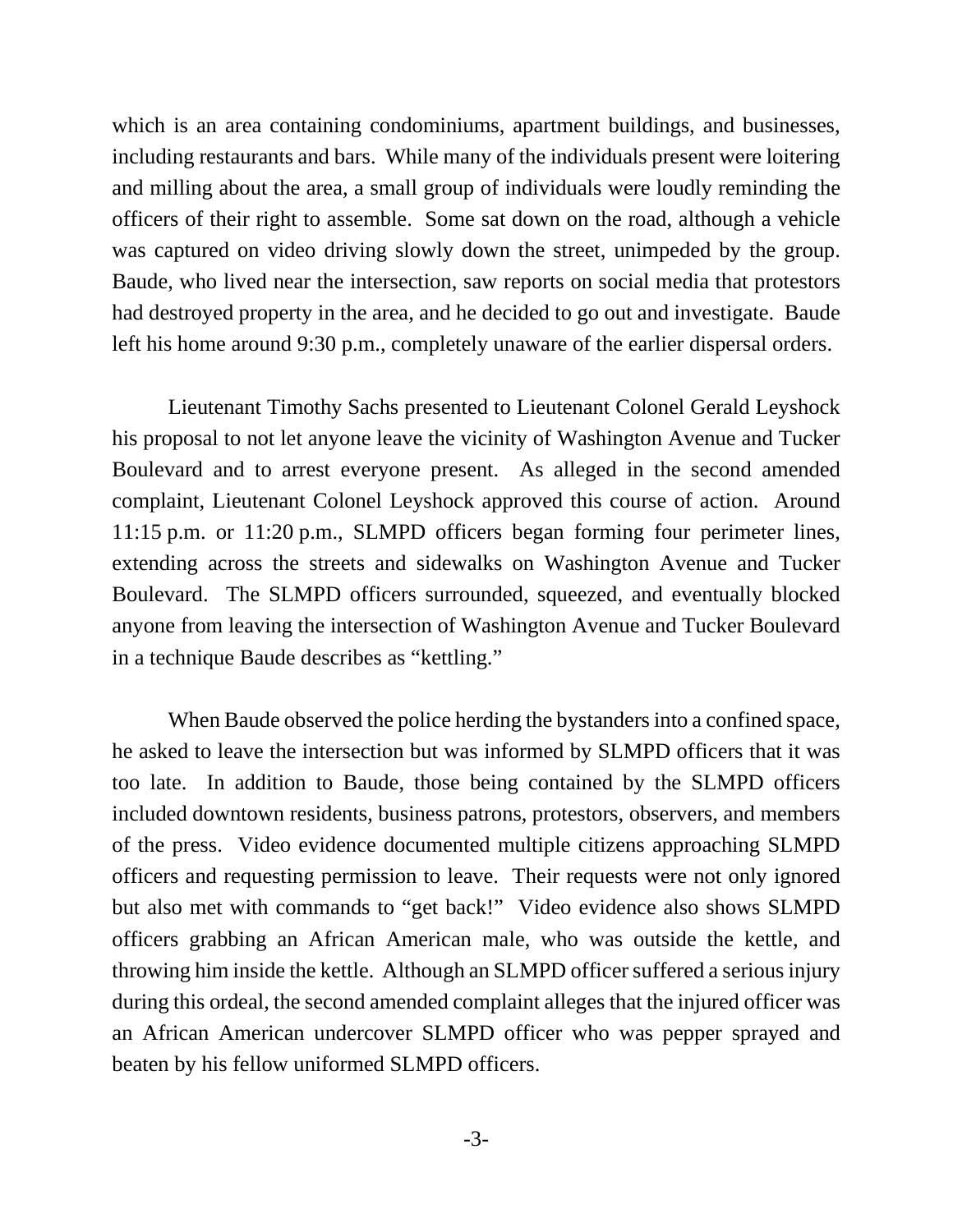Although the officers assert that they announced dispersal and unlawful assembly warnings in-person and via public address, the number of orders and who heard them is disputed. Baude, having been herded into the intersection by SLMPD officers and unable to leave, was pepper sprayed by an unnamed SLMPD officer and arrested as part of a mass arrest. Baude alleges that during the course of his arrest and detention, his hands were zip-tied, and he was transported to the City Justice Center where he was searched and held for fourteen hours. Baude was eventually released with a court date, which was later cancelled.

Baude further alleges that individuals inside the kettle with him, who were not acting violently or aggressively, were indiscriminately and repeatedly doused with chemical agents without warning. Others were kicked, beaten, and dragged by SLMPD officers. Some individuals who were wearing goggles to protect themselves had their goggles removed by SLMPD officers and then sprayed directly in the face with pepper spray. During the arrests of over 100 people, Baude alleges that SLMPD officers yelled derogatory and homophobic epithets at those being arrested. He alleges that several individuals who had been handcuffed with zip-ties continued to suffer pain and numbness in their hands months after the incident.

In his second amended complaint, Baude included a photograph of at least sixteen smiling SLMPD officers posing with a banner that stated, "Thank you for visiting the Washington Avenue Entertainment District & Neighborhood," which was posted on Twitter by an anonymous person on the night of the mass arrest. In addition, Baude alleges that during and after the arrests, SLMPD officers were observed "high fiving each other, smoking celebratory cigars, taking selfies on their personal phones with arrestees against the arrestees['] will, and chanting 'Whose Streets? Our Streets!'" Baude further alleges that the day after the mass arrest, the SLMPD acting police chief, while standing next to then-St. Louis Mayor Lyda Krewson, reinforced the propriety of the officers' actions by stating, "I'm proud to say the city of St. Louis and the police owned the night." Approximately a year after the mass arrest, four SLMPD officers were indicted for their conduct. The indictment included emails demonstrating that officers were informed ahead of time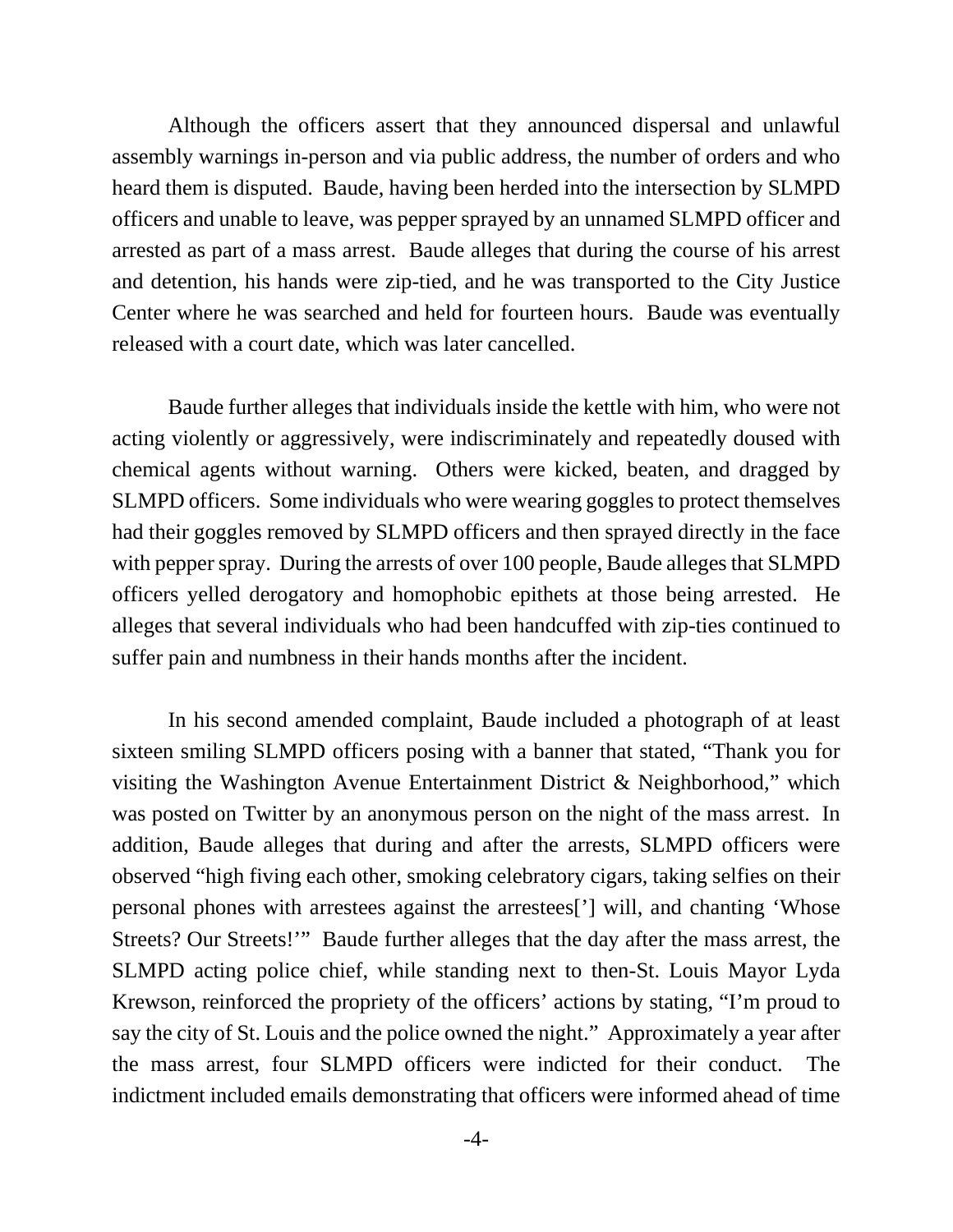that they would be deployed wearing military-type tactical dress to conceal their identities for the purpose of beating protestors.

Baude alleges that Lieutenant Colonel Gerald Leyshock, Lieutenant Scott Boyher, Lieutenant Timothy Sachs, Sergeant Randy Jemerson, Sergeant Matthew Karnowski, Sergeant Brian Rossomanno, Officer Timothy Bockskopf, and five "John Doe" officers of the SLMPD who removed their name tags from their uniforms in violation of guidance promulgated by the United States Department of Justice and standard law enforcement practices (collectively, the "Officers") violated his constitutional rights when the Officers knew or should have known that there was no probable cause for his arrest and that there was no legal justification for use of force against him. As to Sergeant Rossomanno, Baude specifically alleges he "can be seen on video within arms-length of SLMPD officers who were pepper spraying and beating peaceful and compliant citizens. Rather than instructing these officers to cease violating the civil rights of the citizens, Defendant Rossomanno took control of the situation and directed the officers' unlawful actions."

#### **II. DISCUSSION**

We have limited jurisdiction over interlocutory appeals involving qualified immunity. We do not have jurisdiction to resolve factual disputes, but we have jurisdiction to consider *de novo* the legal question of whether the Officers are entitled to qualified immunity. Prater v. Dahm, 89 F.3d 538, 540 (8th Cir. 1996). To prevail at this stage in the proceedings, the Officers must show they are "entitled to qualified immunity 'on the face of the complaint.'" Stanley, 899 F.3d at 627 (quoting Bradford v. Huckabee, 394 F.3d 1012, 1015 (8th Cir. 2005)).

 "Qualified immunity shields government officials from liability in a § 1983 action unless the official's conduct violates a clearly established constitutional or statutory right of which a reasonable person would have known." Burbridge v. City of St. Louis, 2 F.4th 774, 780 (8th Cir. 2021) (quoting Brown v. City of Golden Valley, 574 F.3d 491, 495 (8th Cir. 2009)) (internal quotation marks omitted).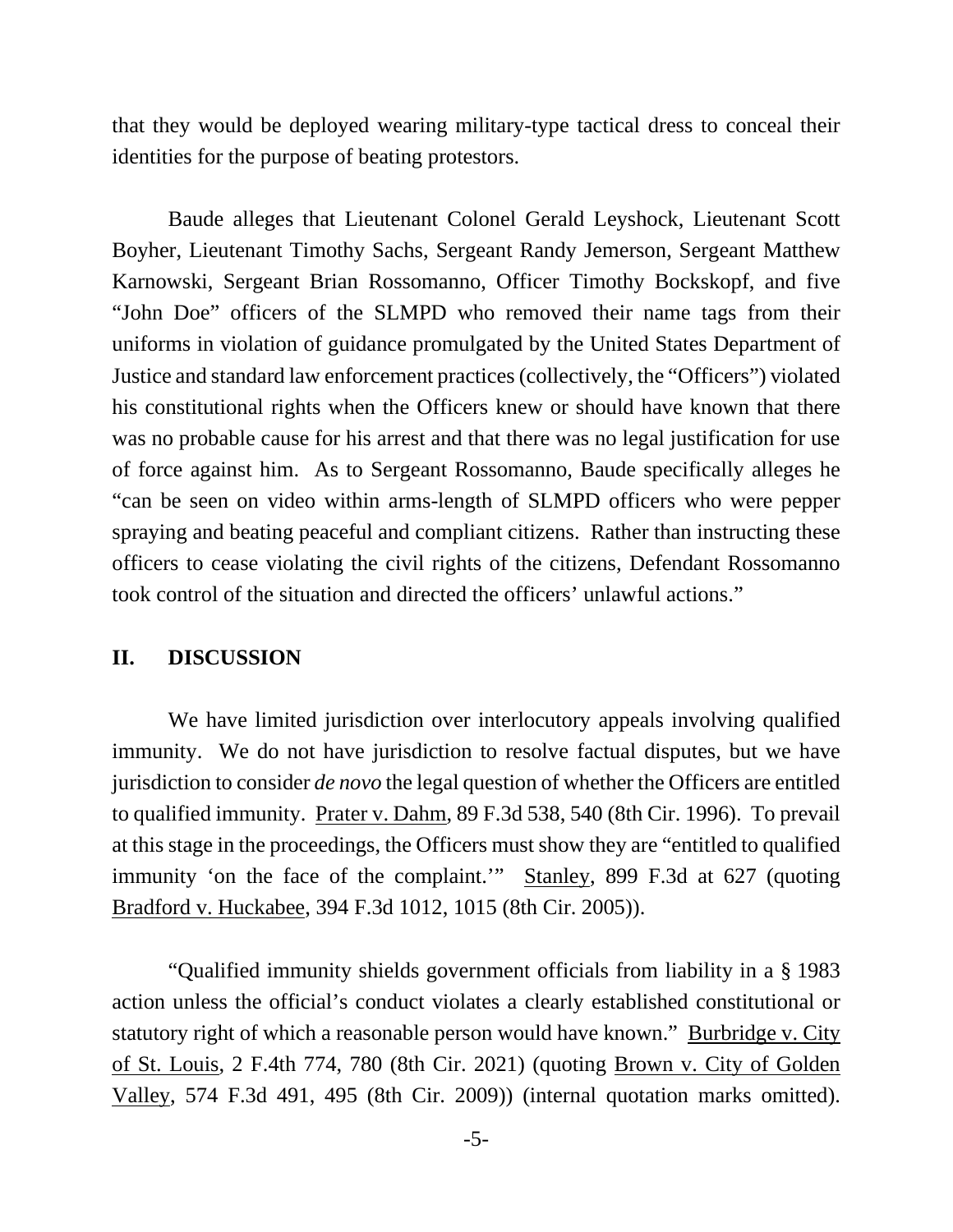Baude alleges violations of his constitutional rights based on allegations and evidence that he was subjected to an unreasonable seizure and excessive force during the course of his arrest. The Officers counter with arguments that the arrests were based on probable cause sufficient to justify a mass arrest because the crowd was violating various statutes and ordinances as a unit and that the Officers' use of force did not violate clearly established law.

#### *A. Unreasonable Seizure*

The Fourth Amendment prohibits unreasonable seizures. U.S. Const. amend. IV. "A Fourth Amendment seizure occurs when an officer restrains the liberty of an individual through physical force or show of authority," Quraishi v. St. Charles Cnty., 986 F.3d 831, 839 (8th Cir. 2021) (citation omitted), such that "a reasonable person would have believed that he was not free to leave," United States v. Mendenhall, 446 U.S. 544, 554 (1980).

When a person is surrounded by officers on all sides, he would reasonably believe that he is no longer free to leave and that he has been seized. <u>See Brower v.</u> Cnty. of Inyo, 489 U.S. 593, 599 (1989) (holding that setting up roadblocks to stop fleeing suspects is a seizure). It is indisputable that Baude was seized when the Officers indiscriminately encircled all individuals in the area, including protestors, observers, business patrons, and residents simply walking by, and the Officers refused to allow anyone to leave voluntarily. See id.; see also Mendenhall, 446 U.S. at 554. Yet, in order for a seizure to be unconstitutional, the conduct must have been unreasonable.

At the motion to dismiss stage, Baude need only allege sufficient facts to indicate the seizure was unreasonable. In other words, the complaint need only "state a claim to relief that is plausible on its face." Stanley, 899 F.3d at 627 (quoting Bell Atl. Corp. v. Twombly, 550 U.S. 544, 570 (2007)) (internal quotation marks omitted). We thus consider whether the allegations in Baude's second amended complaint and evidence in the accompanying exhibits submitted by the parties, taken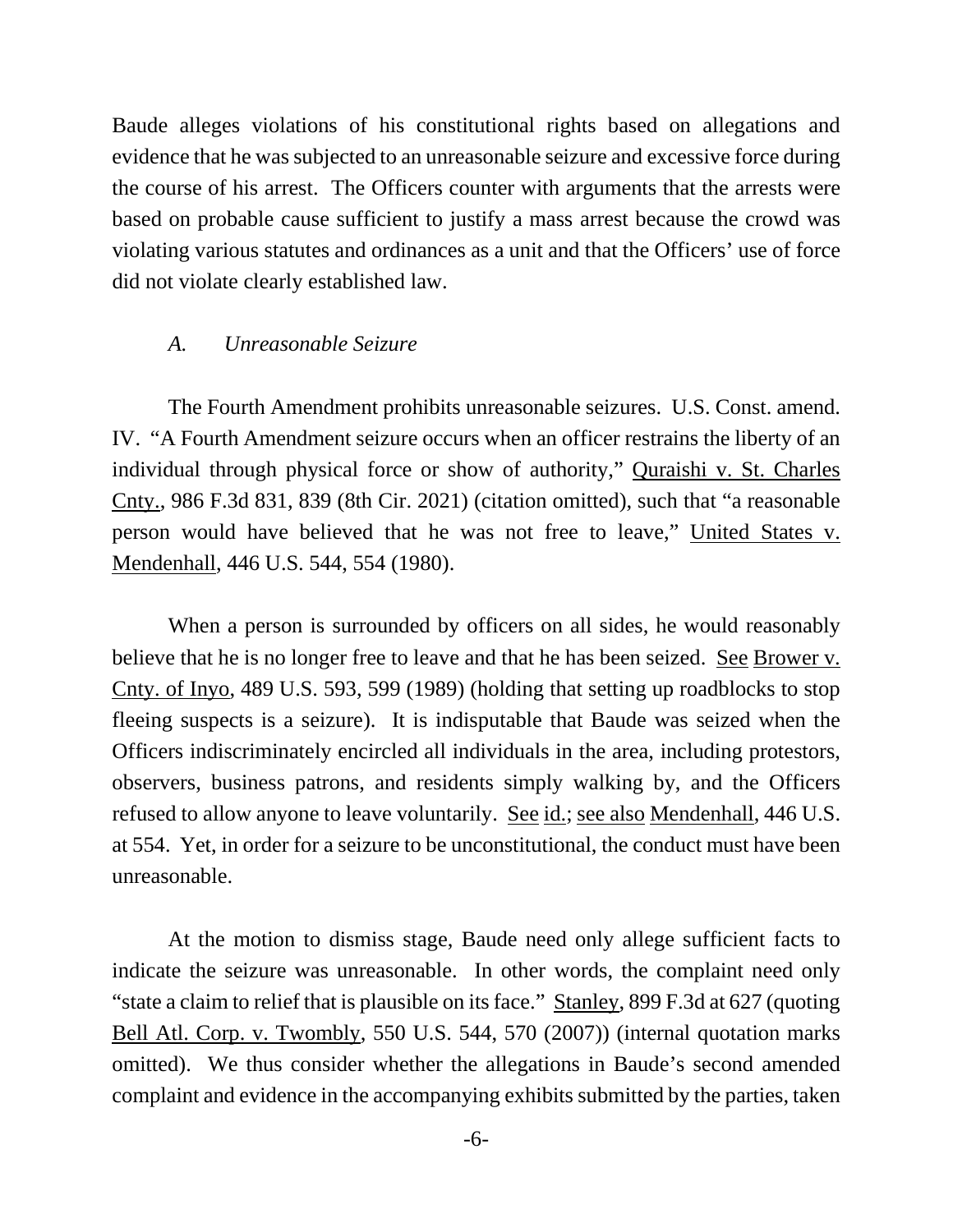as true and viewed in Baude's favor, state a plausible claim that the Officers' conduct amounts to an unconstitutional seizure. We find that, at the pleadings stage, Baude has met his burden.

Baude alleges the Officers failed to warn him and the allegedly peaceful group that they were about to be surrounded, herded into a confined area, and arrested. Baude also alleges that he was at all times peaceful, but the Officers denied his request to leave the area. The Officers themselves have admitted that this course of action "was not a model operation." The allegations and the accompanying video of the encounter give rise to a question of fact on the reasonableness of the seizure.

The Officers contend they had at least arguable probable cause to mass arrest the people, including Baude, who they squeezed into the intersection of Washington Avenue and Tucker Boulevard. Like the determination of whether a seizure is reasonable, the lawfulness of the mass arrest is likewise dependent upon resolving underlying questions of fact. A mass arrest may satisfy the Fourth Amendment's protections if the police have "grounds to believe all arrested persons were a part of the *unit* observed violating the law." Bernini v. City of St. Paul, 665 F.3d 997, 1003 (8th Cir. 2012) (citation omitted). This is so even if some innocent bystanders are mistakenly believed to be part of the unit. See id. at 1005 (determining it was objectively reasonable for officers to believe they could arrest all those suspected of being part of the unit while also noting the officers released approximately 200 people in an attempt to avoid custodial arrests of innocent bystanders). Where there is a unit, "the Fourth Amendment d[oes] not require a probable cause determination with respect to each individual in a large and potentially riotous group before making arrests." Id. at 1003.

The allegations and the accompanying video of the encounter give rise to a question of fact related to the reasonableness of the seizure. We are unpersuaded that either Burbridge v. City of St. Louis, 430 F. Supp. 3d 595 (E.D. Mo. 2019), aff'd, 2 F.4th 774 (8th Cir. 2021), or Bernini, 665 F.3d at 1003–04, resolve this issue at the pleadings stage.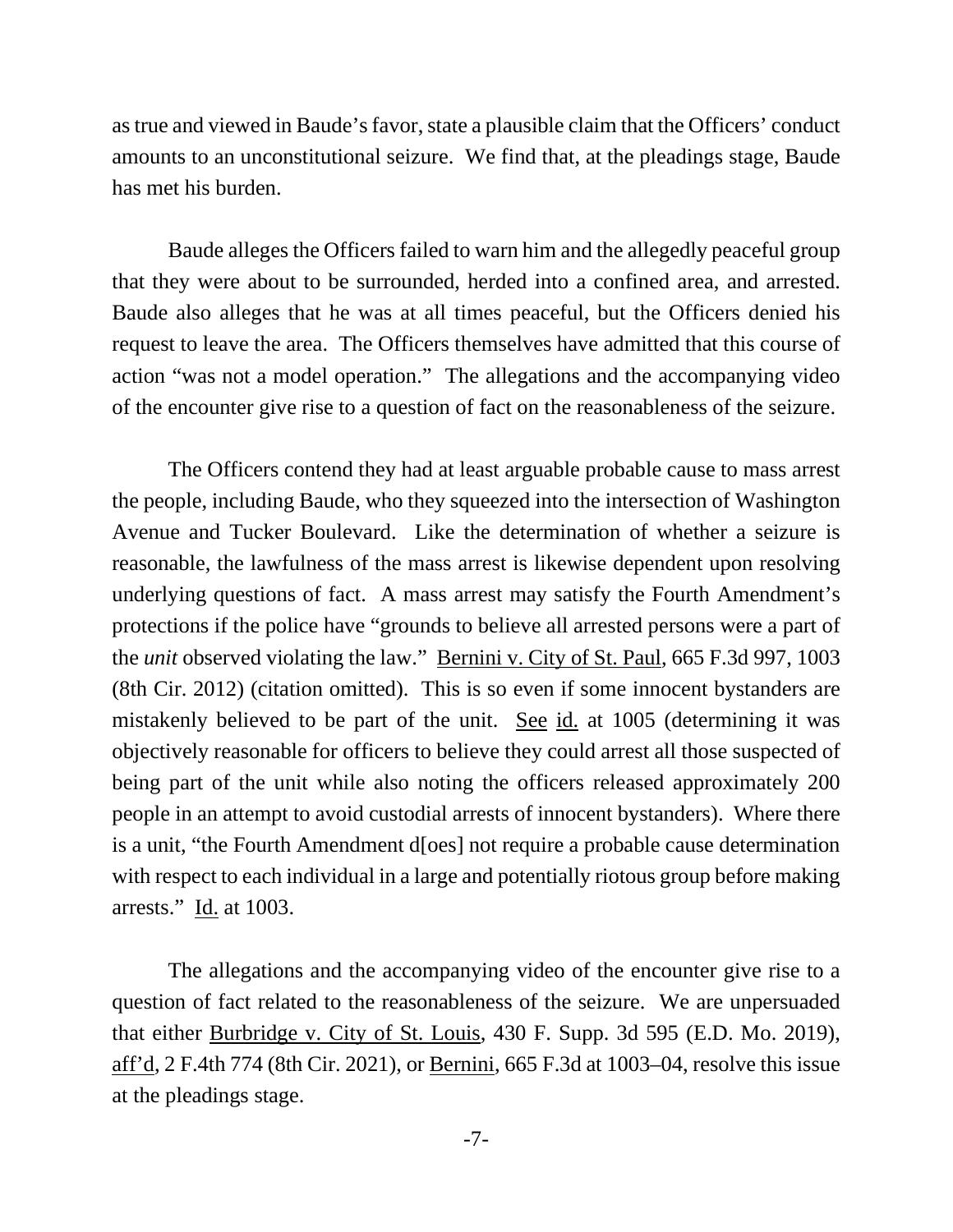The case of Burbridge, 430 F. Supp. 3d at 604, was decided after the record had been developed and the City of St. Louis and the police officers moved for summary judgment. Similarly, the evidence in the record in Bernini, 665 F.3d at 1002, also at the summary judgment stage, is distinguishable. In Bernini, the crowd chanted in unison, lined up directly across from the police, donned gasmasks and other face coverings as if "preparing for a confrontation," and were otherwise acting or moving as a unit or group. Id. at 1004. Here, Baude alleges, and the video included with the pleadings appears to confirm, that the group of people involved in the mass arrest not only included a few people noisily proclaiming their constitutional right to assemble, but others who were generally gawking and milling about, others on bikes riding through the area, some people sitting on the street and on the sidewalk, and even a person pushing a baby in a stroller. As noted by the district court, there are outstanding factual questions about who heard which declarations related to unlawful assembly and dispersal orders (if any), and whether the arrestees had the requisite intent to commit any of the alleged crimes.

Until the kettle was effectuated by SLMPD officers, people were freely entering and exiting the area even after the Officers purportedly issued dispersal orders. The video evidence does not show any real sense of urgency or confrontation visible in the crowd. There was no attempt by SLMPD officers to separate the subset of people previously engaged in earlier acts of violence or vandalism or any unlawful assembly from the innocent bystanders milling about. The Officers' assertion that they had probable cause or arguable probable cause to believe some members of the crowd violated laws earlier in the day and that "many" were apparently violating the law by refusing to disperse is insufficient to establish a "unit" that may justify a mass arrest as a matter of law. Police may be entitled to qualified immunity protections if they arrest individual offenders with at least arguable probable cause, see White v. Jackson, 865 F.3d 1064, 1074 (8th Cir. 2017), but officers cannot enjoy such protections by alleging that "the unlawful acts of a small group" justify the arrest of the mass, Bernini, 665 F.3d at 1005.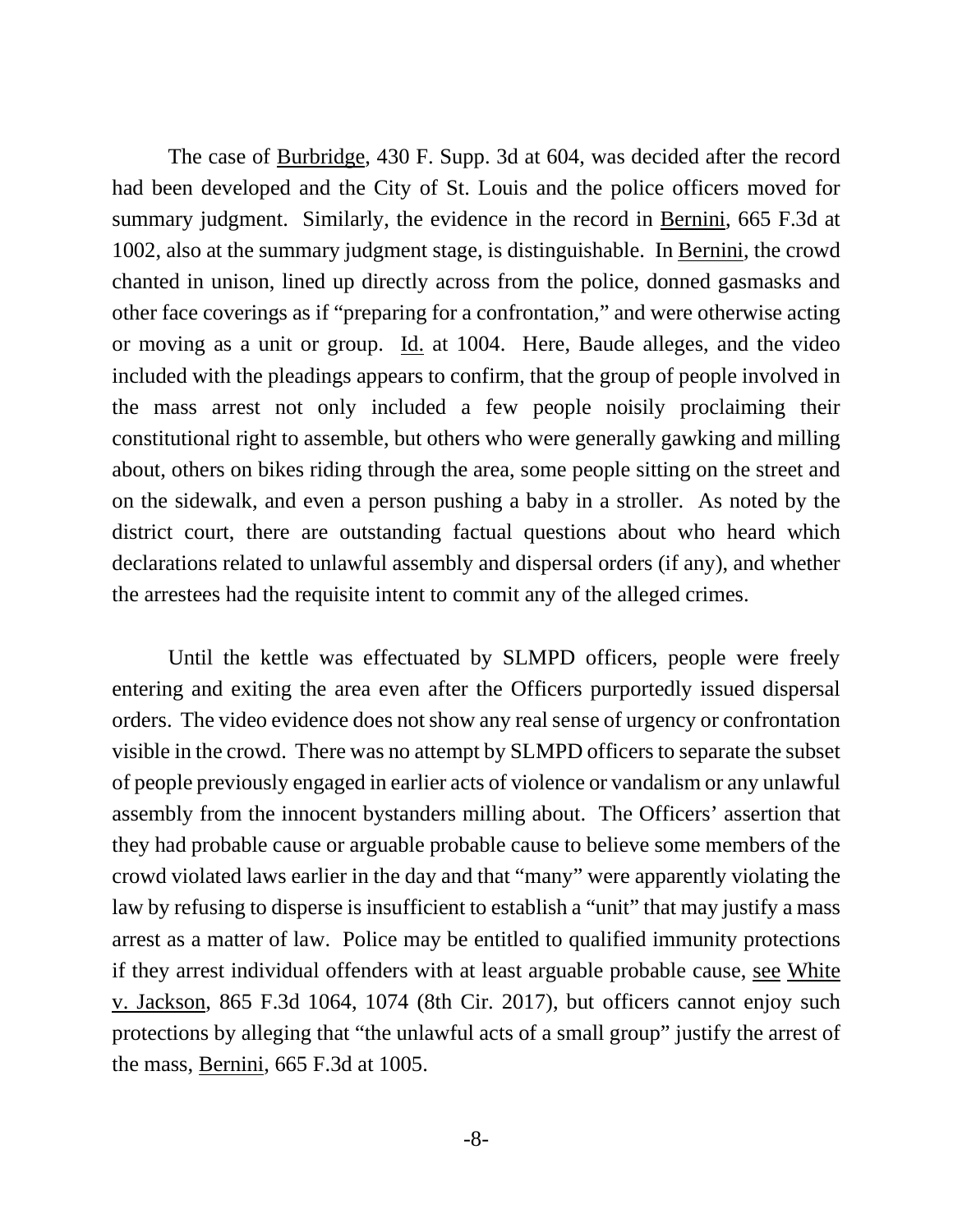#### *B. Excessive Force*

Baude also alleges the Officers violated his constitutional right to be free from excessive force when the Officers "kettled" him, pepper sprayed him, and zip-tied his hands. "Excessive force claims under the Fourth Amendment are governed by a reasonableness standard." White, 865 F.3d at 1074 (citing Graham v. Connor, 490 U.S. 386, 395 (1989)). We evaluate the reasonableness of the force by balancing the "nature and quality of the intrusion on the individual's Fourth Amendment interests against the countervailing governmental interests at stake." Id. (quoting Graham, 490 U.S. at 396) (internal quotation marks omitted). This balancing of interests "requires careful attention to the facts and circumstances of each particular case, including the severity of the crime at issue, whether the suspect poses an immediate threat to the safety of the officers or others, and whether he is actively resisting arrest or attempting to evade arrest by flight." Id. (quoting Graham, 490 U.S. at 396) (internal quotation marks omitted).

Baude's right to be free from the alleged types of force was clearly established in September of 2017. See Johnson v. Carroll, 658 F.3d 819, 828 (8th Cir. 2011) ("throw[ing] to the ground and mac[ing] a nonviolent, suspected misdemeanant who was not fleeing or herself resisting arrest" is unlawful); see also Chambers v. Pennycook, 641 F.3d 898, 907 (8th Cir. 2011) (handcuffing may give rise to a claim for excessive force when officers use more than *de minimis* force). To establish a constitutional violation, however, Baude must also show the amount of force used was objectively unreasonable under the particular circumstances. See Graham, 490 U.S. at 397 (stating "the 'reasonableness' inquiry in an excessive force case is an objective one . . . in light of the facts and circumstances").

The pleadings before us and video evidence paint a picture of a compliant individual among a generally peaceful and compliant crowd who was boxed into an intersection by police, pepper sprayed, and forcefully arrested. Specific questions as to whether "kettling" a crowd was in-and-of-itself excessive force, whether the application of the zip-ties caused the requisite "*de minimis* injury" to establish a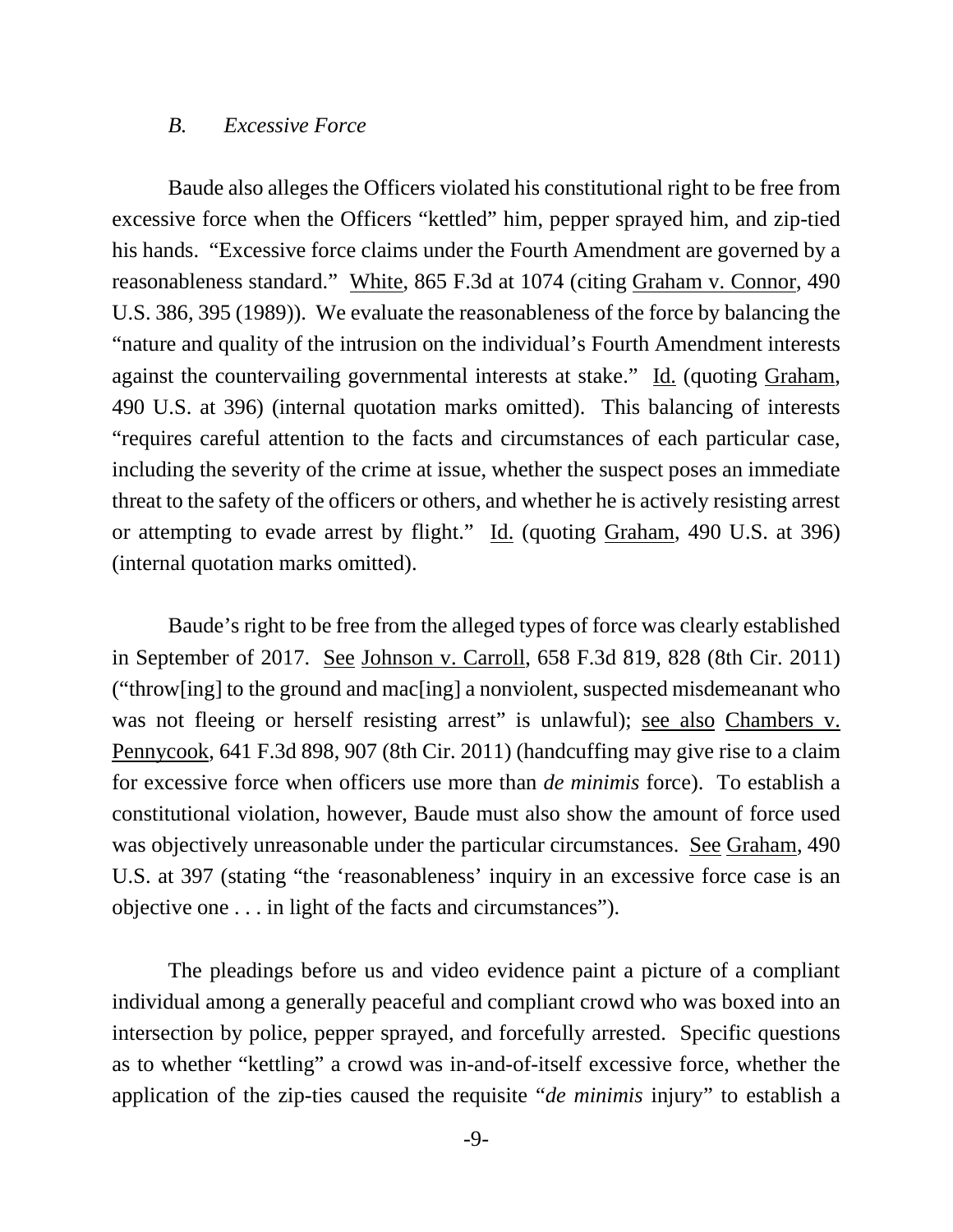constitutional violation, or whether Baude was truly compliant cannot be answered on this limited record. Based on the allegations and on this record, we cannot conclude as a matter of law that the force used against Baude, when viewing the alleged facts in a light most favorable to him, was objectively reasonable. LeMay v. Mays, 18 F.4th 283, 287–88 (8th Cir. 2021) (affirming the denial of qualified immunity on a motion to dismiss because "the complaint here states a plausible claim" of a Fourth Amendment violation).

#### *C. Supervisory Officers*

Finally, the supervisory officers contend they are entitled to qualified immunity because they did not personally participate in any use of force against Baude, and to the extent that they witnessed any unreasonable force, they either had no time to intervene or else it was reasonable for them to believe the officers were using only the necessary force to accomplish the arrest. Even though an officer has no liability under the doctrines of respondeat superior or supervisor liability, see Wagner v. Jones, 664 F.3d 259, 275 (8th Cir. 2011), at the time of this mass arrest, it was "clearly established that an officer who fails to intervene to prevent the unconstitutional use of excessive force by another officer may be held liable for violating the Fourth Amendment," Nance v. Sammis, 586 F.3d 604, 612 (8th Cir. 2009). Supervisory officers who act with "deliberate indifference toward the violation," Wagner, 664 F.3d at 275 (quoting Ottman v. City of Independence, 341 F.3d 751, 761 (8th Cir. 2003)), or, in other words, are aware that their subordinates' actions create a "substantial risk of serious harm," may be liable if they fail to intervene to mitigate the risk of harm, id. (quoting Kahle v. Leonard, 477 F.3d 544, 551–52 (8th Cir. 2007)) (internal quotation marks omitted).

Baude has alleged that the supervisory officers observed or intended the use of excessive force, and no one intervened to halt it. He has further alleged that the supervisors issued orders allowing their subordinates to use excessive force against an allegedly peaceful crowd. According to Baude's allegations, it was "the coordinated actions of the officers in circling the assembly into the kettle and the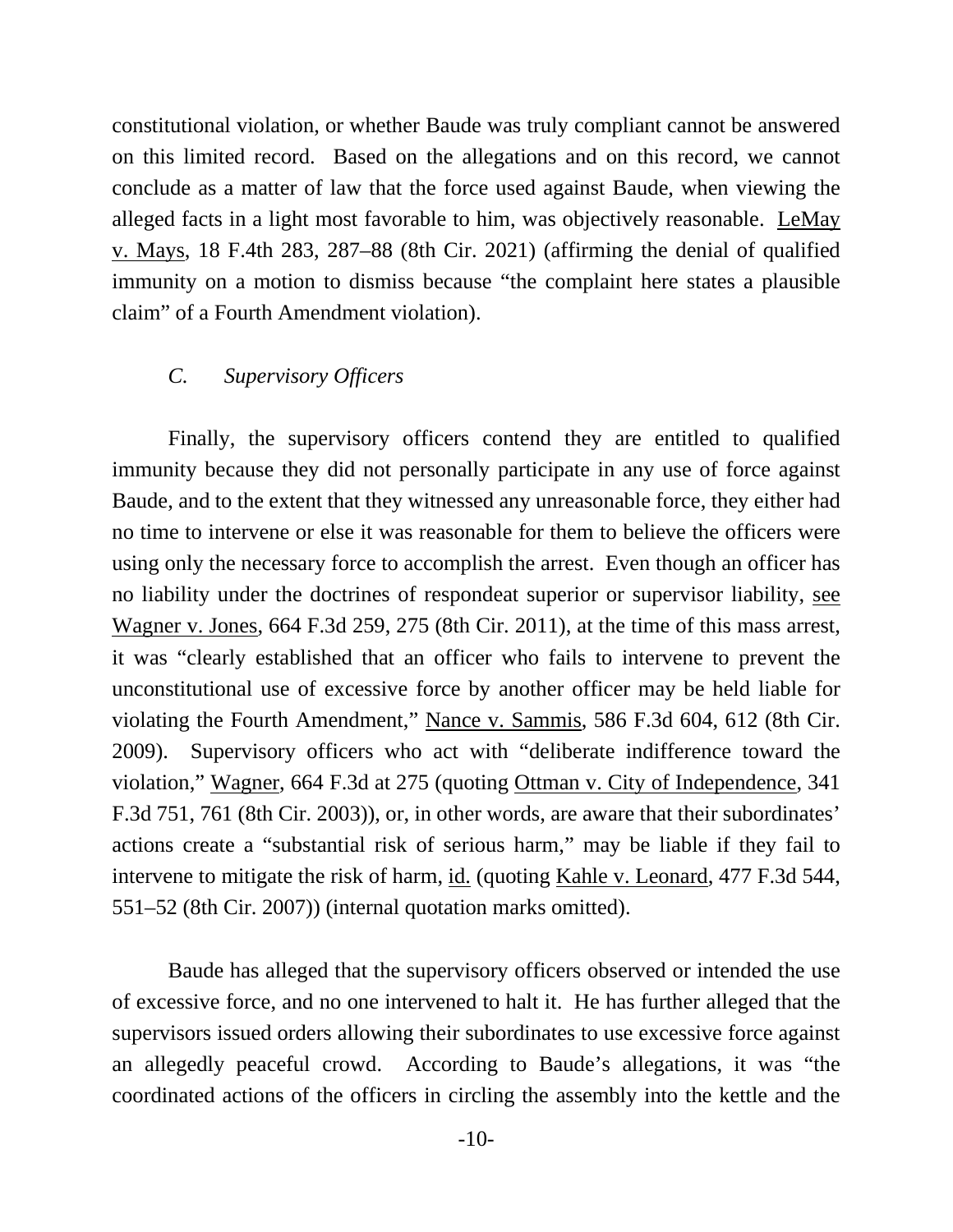systematic disbursement of chemical agents, [which made it] clear that these tactics were planned and that senior officials of the SLMPD not only had notice of but actually sanctioned the conduct of Defendants." While these facts are hotly contested, the allegations and the video documenting the incident present issues that need to be resolved by a court with the power to decide facts. And this is not such a court. See Prater, 89 F.3d at 540 (stating the appellate court's jurisdiction is limited and the court must "accept as true all facts pled by" the non-moving party at this stage of litigation). Baude has pled claims of excessive force against the supervising Officers sufficient at this stage in the proceedings to defeat the Officers' qualified immunity defense.

#### *D. Subordinate Officers*

 Subordinate police officers cannot escape liability when they blindly follow orders. Rather, their conduct while following orders must be reasonable. We have held that an assisting officer may rely on the probable cause determination and follow the directions of an officer who is directing the arrest "as long as the reliance is reasonable." Ehlers v. City of Rapid City, 846 F.3d 1002, 1010 (8th Cir. 2017) (citing Doran v. Eckold, 409 F.3d 958, 965 (8th Cir. 2005) (en banc)). But here, at the dismissal stage of the proceedings and on the record before us, there are simply too many factual disputes and unknowns to determine as a matter of law that the subordinate officers reasonably relied on their superiors' orders to arrest the crowd at the intersection of Washington Avenue and Tucker Boulevard.

For instance, Baude alleges, and the record suggests, that the subordinate Officers relayed information about the crowd to Lieutenant Colonel Leyshock and Lieutenant Sachs, which creates a permissible inference that the subordinates were actively involved in the development of the arrest orders rather than merely following orders. Also, Baude alleges Officer Bockskopf personally arrested him without probable cause. He makes specific factual allegations regarding his own conduct and the conduct of the crowd both before and during the arrest that, if accepted as true, undermine Officer Bockskopf's allegedly reasonable reliance on